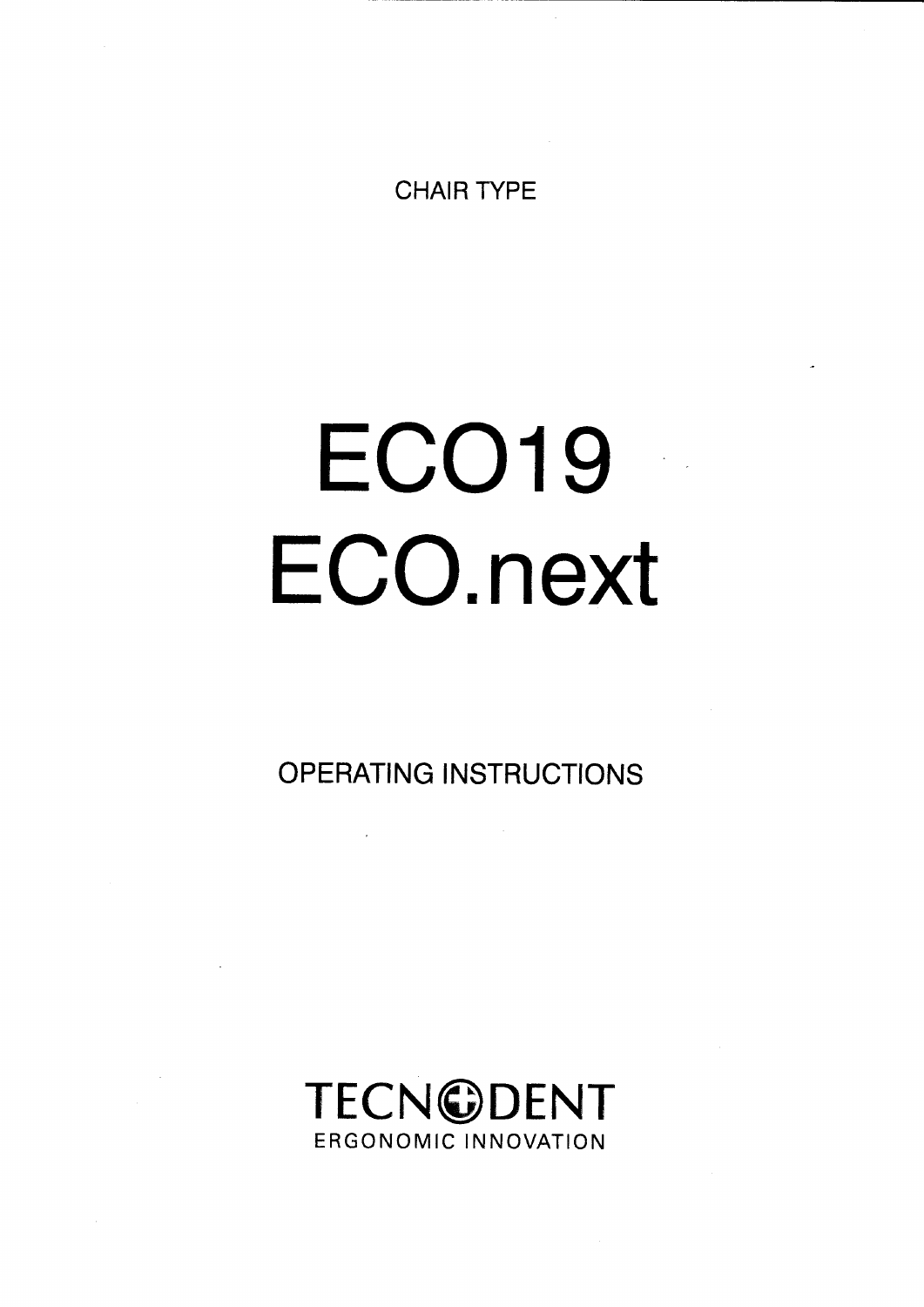#### INDEX

| 1.0 | Introduction                              |         |
|-----|-------------------------------------------|---------|
| 1.1 | General features                          | page 25 |
| 1.2 | Warranty                                  | page 25 |
| 1.3 | Identification                            | page 26 |
| 1.4 | Technical data                            | page 26 |
| 2.0 | Chair use                                 | page 27 |
| 2.1 | Controls                                  | page 29 |
| 2.2 | Operation                                 | page 29 |
| 2.3 | Programming                               | page 30 |
| 3.0 | Servicing                                 | page 31 |
| 3.1 | Cleaning                                  | page 32 |
| 3.2 | Troubleshooting                           | page 31 |
| 3.3 | Fuses replacement                         | page 32 |
| 3.4 | Upholsteries replacement                  | page 34 |
| 4.0 | Accessories                               | page 34 |
| 4.1 | Headrest                                  | page 35 |
| 4.2 | Armrests                                  | page 35 |
| 4.3 | <b>Backrest</b>                           | page 36 |
| 4.4 | Rotation                                  | page 37 |
| 4.5 |                                           | page 37 |
| 4.6 | Programs                                  | page 37 |
| 4.7 | Trendelenburg                             | page 37 |
|     | Foot controls on the base, ECO next chair | page 38 |
| 4.8 | Mobile foot controls, ECO.next chair      | page 38 |
| 4.9 | Remote control                            | page 39 |
| 5.0 | Unpacking                                 | page 40 |
| 5.1 | Handling                                  | page 40 |
| 6.0 | Installation                              | page 41 |

#### GENERAL WARNING

The dental patient chairs type ECO19 and ECO.next, do not cause electromagnetic or other influences to other equipments.<br>They are not susceptible of such influences by other equipments, as they comply with Electro-Magnetic

TECNODENT S.r.l. will make available on request: circuit diagrams, components part list, descriptions, calibration<br>instructions and other information which will assist the user's technical personnel to repair those parts o are designed by the manufacturer as repairable,

#### WARNING



The manufacturer is responsible for the security, reliability and performance of the equipment in the following conditions:<br>• installation, modification and any repairing, is carried out only by authorised personnel;

- the electrical wiring of the premises, complies with all regulations currently in force at the time of installation:
- the equipment is used in accordance with the operating instructions.

#### **NOTE**



Please note that in accordance with Art. 14 of EEC Directive 85/374 "Liability for damages arising from de fective products", implemented in Italy by "Decreto del Presidente della Repubblica 24 maggio 1988, n. 224": "the right to compensation ceases ten years after the day the manufacturer, or the importer within the EU Nations, first marketed the product, which is object of the claim".

 $2^{\circ}$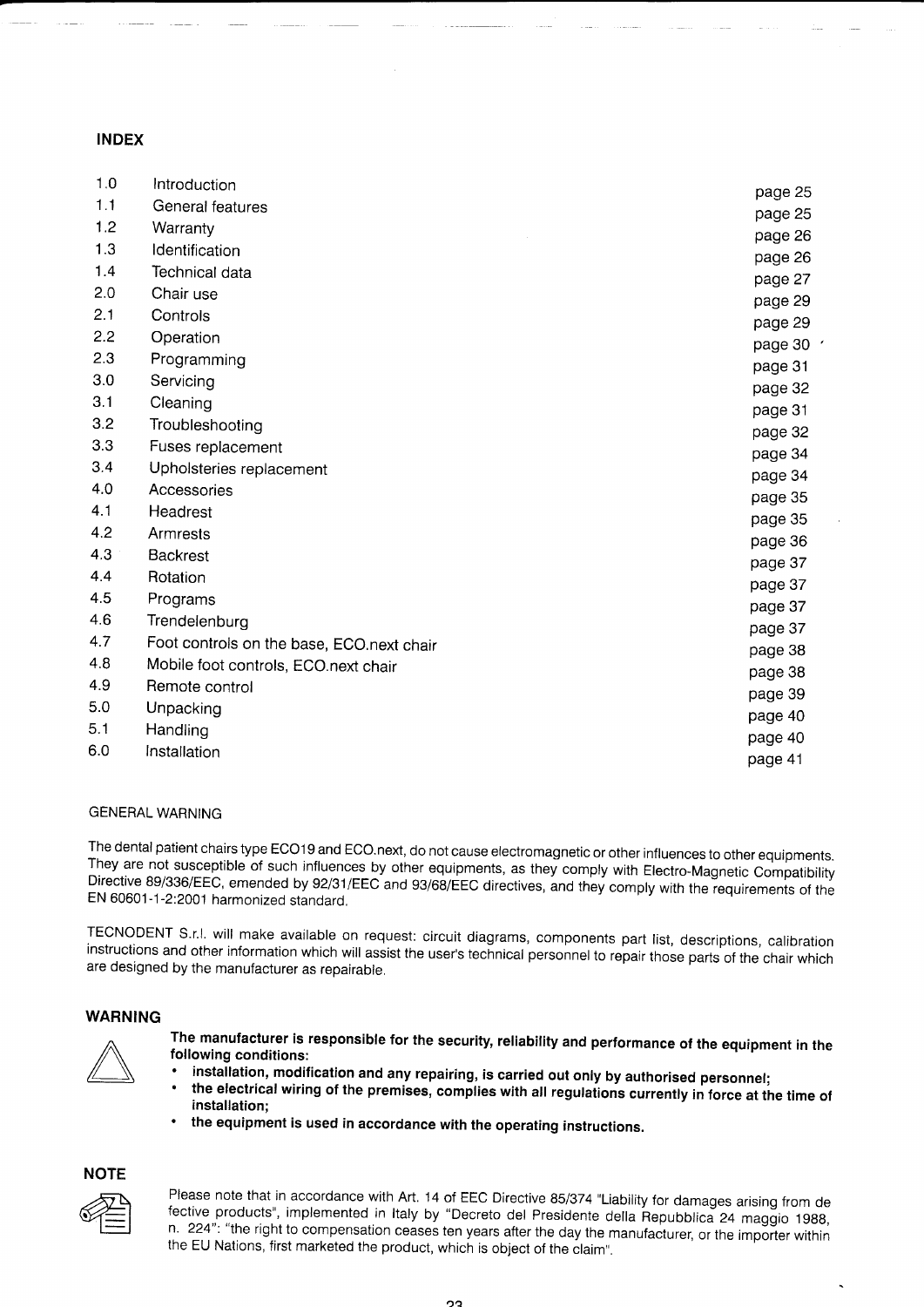#### OBJECT OF THIS MANUAL

This manual, related to the dental patient chairs model ECO19 and ECO.next, includes information about their operation, performance, servicing, troubleshooting and corresponding solutions, and is directed to the final user, i.e. the professional who uses the equipment in order to perform his/her own job.

#### DEFINITIONS

The following graphical and linguistic definitions have been used in this manual:

# **NOTE**

It contains important information that has to be highlighted regarding the text.

### CAUTION



A This message can appear before the description of some procedures. lts non-observance may cause damages to the equipment.

#### WARNING



This message can appear before the description of some procedures. Its non-observance may cause damages to the equipment and to the operator.

DOUBLE FUNCTION CONTROL(S): foot control switch which activates different chair functions, depending on how it is pressed (i.e. press and hold: manual chair movement; tap: automatic movement of a pre-programmed working position).

SYNCHRONIZED MOVEMENT: simultaneous and interdependent variation of the position of two chair parts. It may occur both during a manual or an automatic movement (i.e. chair lifting combined with simultaneous backrest tilting).

PCB; Printed circuit board

CN: Electric connector

PWR: Power supply

LED: Light-emitting diode.

#### TRANSPORTATION AND STORAGE

When the chair is packed for transportation or storage, can be exposed for a period not exceeding 10 weeks, to environmental conditions in the following ranges:

a) ambient temperature: from -5  $^{\circ}$ C to +40  $^{\circ}$ C;

b) relative humidity: from 10% to 100% (condensation included);

c) atmospheric pressure: form 500 hPa to 1060 hPa (500 mbar to 1060 mbar).

#### PACKING DISPOSAL

The following materials used for packing, respect the environment and are 100% recyclable:

- $\blacksquare$  wooden pallet with fumigation treatment,
- **n** cardboard,
- $\blacksquare$  polythene with air bubbles.

Collection and recycling of the packing materials increase the saving of raw materials and decrease the amount of waste materials. Please give the packing to an authorized rubbish dump that collects this kind of materials.

#### CHAIR DISPOSAL

- When the chair reaches the end of its working life, it is necessary to definitely put it out of service, by disconnecting the plug from the socket and cutting the power supply cable.
- The chair disposal it is not related to any kind of effect on the human health.
- **For a proper environmental safeguard, please give the out of service chair to an authorized waste collector for the** materials that are part of the chair.



This symbol, placed in the identification label, indicates that the equipment collection and disposal, must be performed separately form other kind of wastes.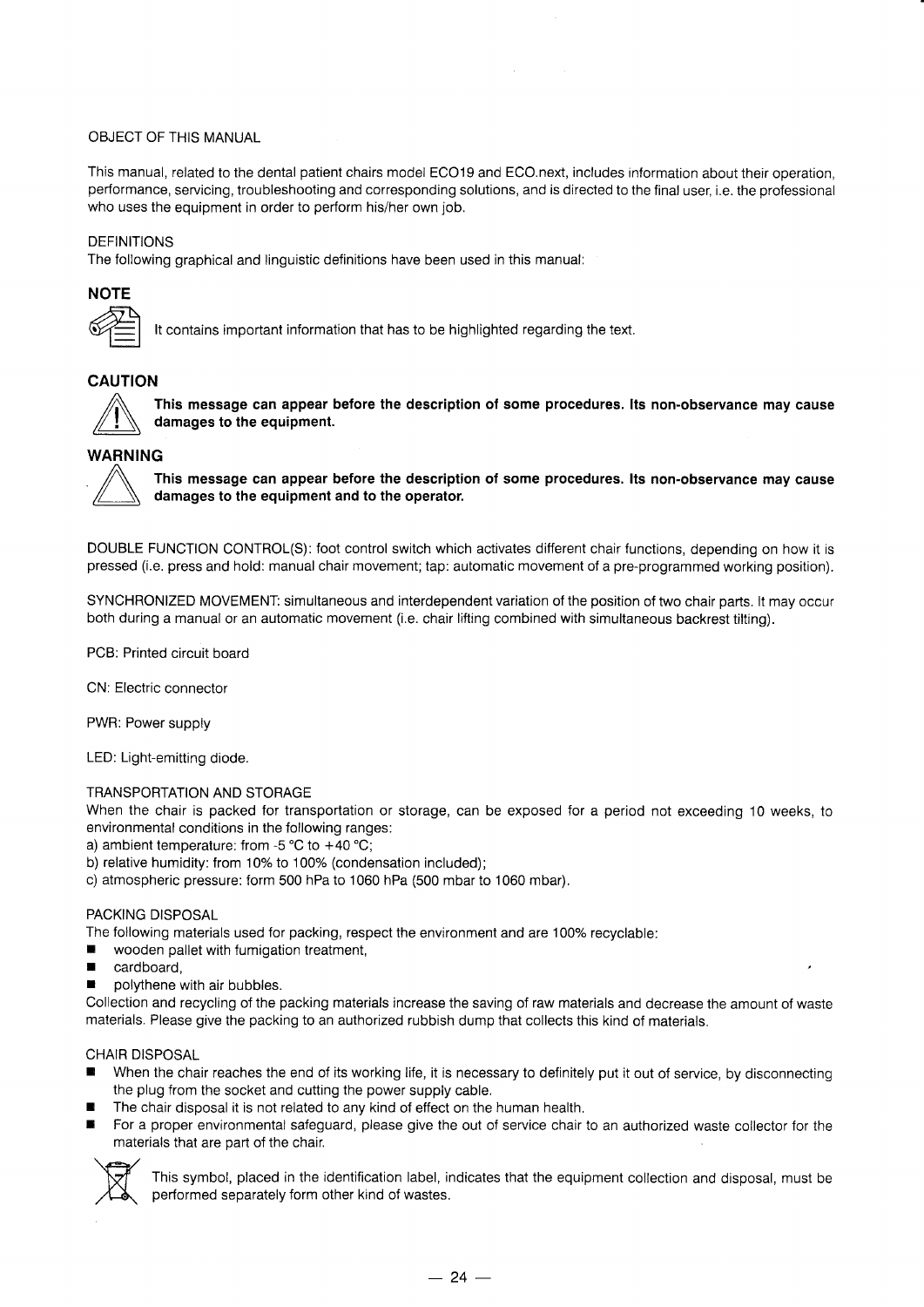#### 1.0 INTRODUCTION

#### ECO19

This chapter reports the main features of the ECO19 dental patient chairs.

The main chair's components and the corresponding accessories are also presented.

#### WARNING



The equipmentwas developed and manufactured onlyfor dental use. No other kind of use is permitted. lt is furthermore not permitted to pertorm any modification of the equipment or its parts, without a previous written authorization of the manufacturer.

#### 1.1 GENERAL FEATURES

- A dental patlent chair model ECO19 with or without programs, includes the following features:
- **■** Completely electromechanical seat lifting/lowering and backrest tilting movements.
- Compensated backrest tilting, up to the horizontal position<br>■ Short anatomical backrest
- Short anatomical backrest.<br>■ ELLE-2 MOBII F type head
- ELLE-2 MOBILE type headrest.
- Complete symmetry, for right-handed and/or left-handed professionals.
- Double foot controls on the base.<br>■ Security STOPS on the backrest a
- Security STOPS on the backrest and in the foot control.<br>■ Return to "zero" position automatic program
- Return to "zero" position automatic program.
- Rinse position automatic program.
- Low voltage controls: 5 V.

The chair can also be equipped with different accessories, depending on the working needs of the professional, as well as the comfort needs of the patient to be treated. ln detail, the following optional are available:

- Headrest type UNI.
- **E** Large anatomical backrest.
- Magnetic pillow C95.
- Magnetic pillow C2002.
- Right and/or left armrest(s).
- Device for rotation around the vertical axis.
- $\blacksquare$  Device for programming three different working positions.
- Trendelenburg movement.
- **R** Movable foot controls (with cable).

The operation and the performance of these accessories are described in chapter 4.0.

#### ECO.next

This chapter reports the main features of the ECO.next dental patient chairs. The main chair's components and the corresponding accessories are also presented.

#### WARNING



The equipment was developed and manufactured only for dental use. No other kind of use is permitted. It is furthermore not permitted to perform any modification of the equipment or its parts, without <sup>a</sup> previous written authorization of the manufacturer.

#### 1.1 GENERAL FEATURES

A dental patient chair model ECO.next with or without programs, includes the following features:<br>
Completely electromechanical seat lifting/lowering and backroot tilting movements

- Completely electromechanical seat lifting/lowering and backrest tilting movements.<br>■ Compensated backrest tilting up to the borizontal position
- $\blacksquare$  Compensated backrest tilting, up to the horizontal position  $\blacksquare$  Short anatomical backrest
- 
- Short anatomical backrest.<br>■ ELLE-2 MOBILE type headrest.<br>■ Complete symmetry for right b
- Complete symmetry, for right-handed and/or left-handed professionals.
- Security STOPS on the backrest and in the foot control.<br>■ Beturn to "zoro" position automatic program
- Return to "zero" position automatic program.<br>Rinse position automatic program.
- 
- Low voltage controls: 5 V.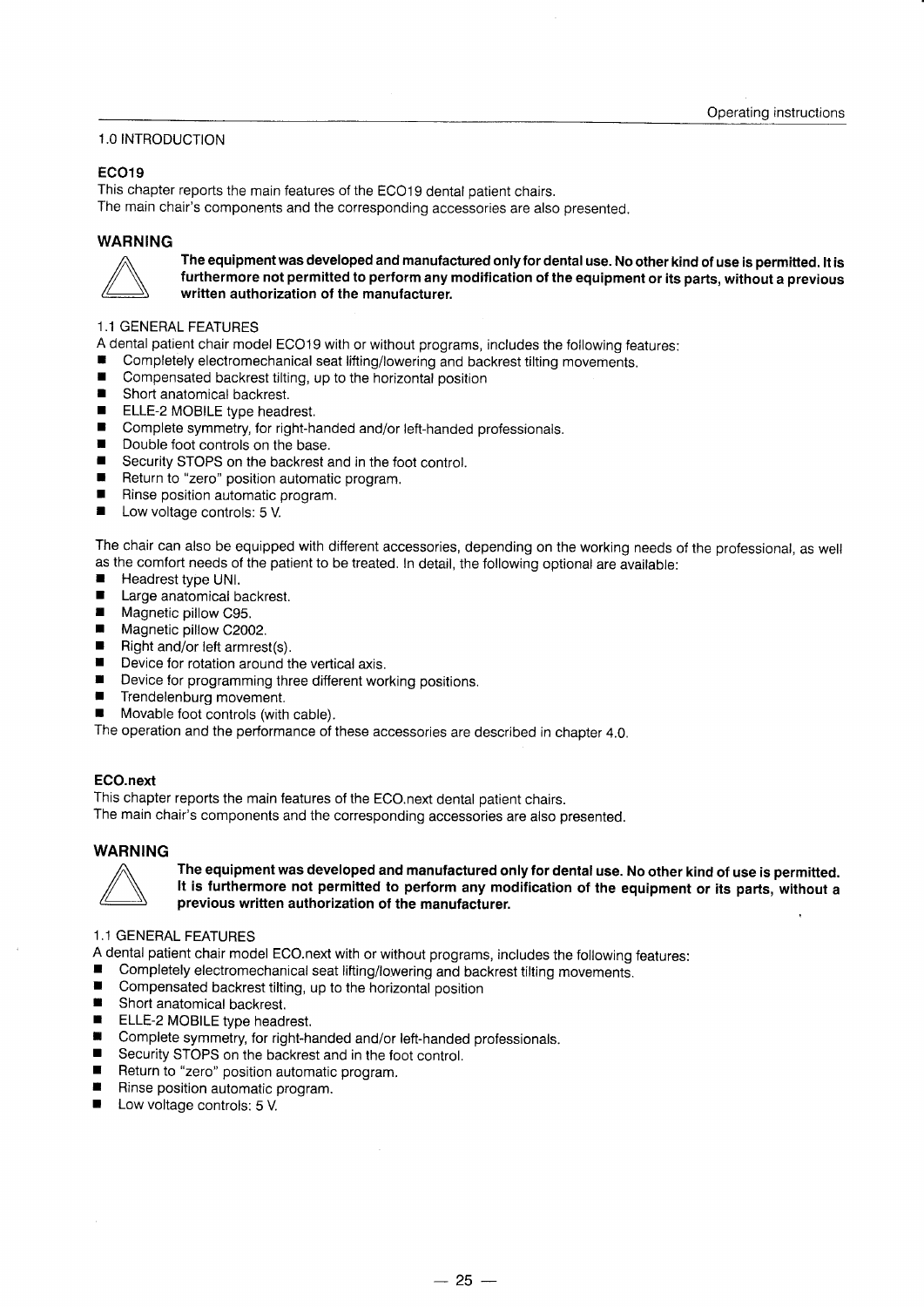The chair can also be equipped with different accessories, depending on the working needs of the professional, as well as the comfort needs of the patient to be treated. ln detail, the following optional are available:

- **E** Headrest type UNI.
- **E** Large anatomical backrest.
- Magnetic pillow C95.
- 
- Magnetic pillow C2002.<br>■ Right and/or left armrest(s).
- **EXECUTE:** Right and/or left armrest(s). In Device for rotation around the vertical axis.
- Device for programming three different working positions.
- Trendelenburg movement.
- Foot controls on the base.
- Movable foot controls (with cable).
- **R** IR remote control

The operation and the performance of these accessories are described in chapter 4.0.

#### 1.2 WARRANTY

The Warranty Certiticate is delivered together with the equipment. lf such certificate would not be sent, it must be immediately requested to the dealer. The Warranty Certificate must be completely filled in and sent back to the manufacturer (TECNODENT S.r.l.), within 8 days from the date of delivery of the equipment. lf this procedure is not observed, the warranty conditions are not valid and the servicing technicians will be compelled to completely charge any needed repairing.

#### 1.3 IDENTIFICATION

The chair identification label, where you can find the chair model, the serial number and other information, is placed in the base of the chair under the seat. Fig. 1 shows the label position and a facsimile.

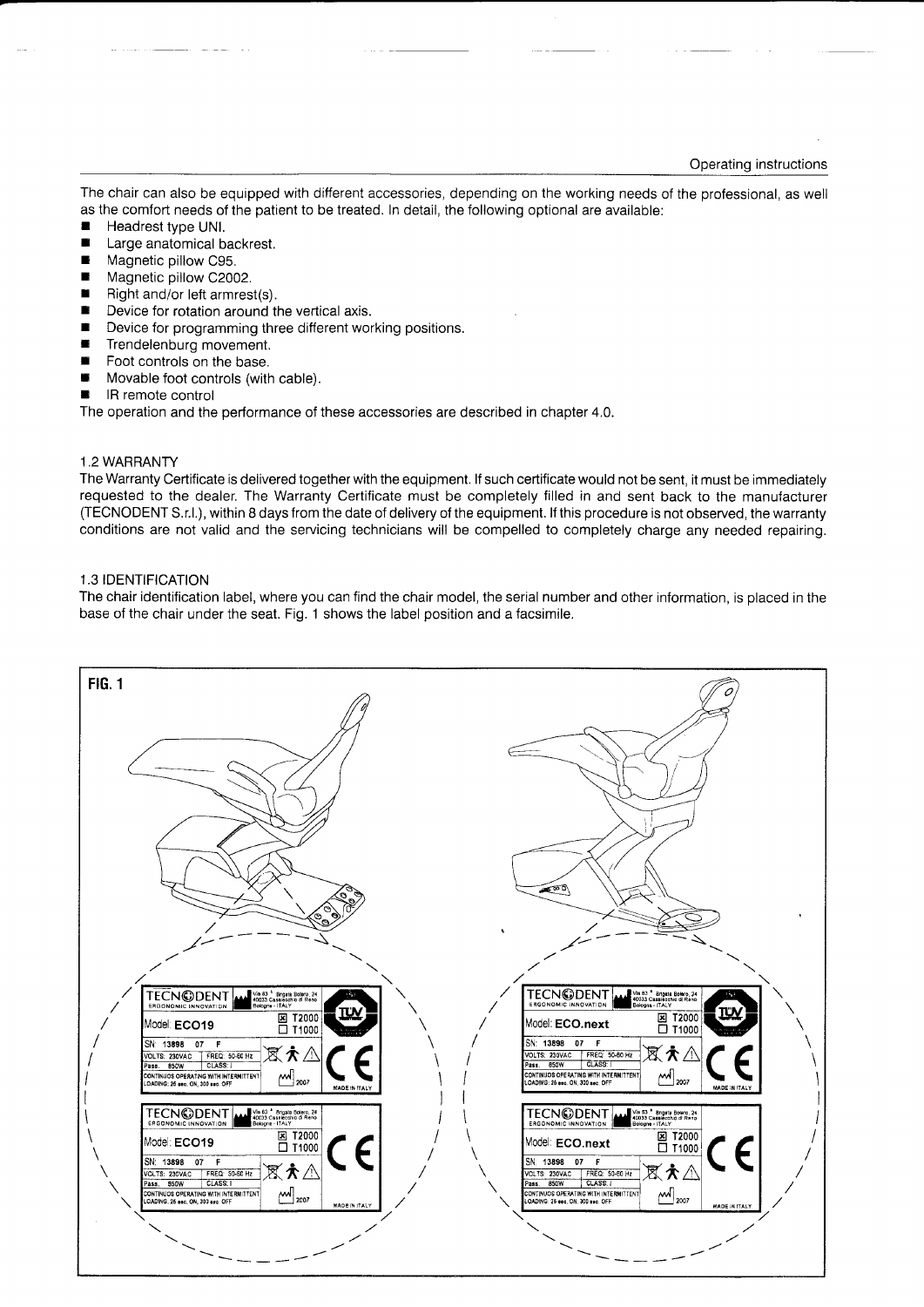#### 1.4 TECHNICAL DATA

- The ECO19 and ECO.next dental chairs, comply with:<br>
Flectromagnetic Compatibility Directive 89/336/CB
- Electromagnetic Compatibility Directive 89/336/CEE, emended by 92/31/CEE and 93/68/CEE Directives.<br>■ Medical Devices Directive 93/42/CEE.
- Medical Devices Directive 93/42/CEE.

Particularly, the chairs comply with the requirements of the following standards:<br>
■ IEC 60601-1-2:2001 = EN 60601-1-2:2001 = CEI EN 60601-1-2:2003<br>
■ IEC 60601-1:1988 = EN 60601-1:1990 = CEI EN 60601-1:1998

- 
- 
- $FC 60601-1:1988 = EN 60601-1:1990 = CEI EN 60601-1:1998$

According to the above mentioned standards, ECO19 and ECO.next chairs, are medical devices classified as shown on table l.

| Table I                    |       |                                         |                                         |  |  |
|----------------------------|-------|-----------------------------------------|-----------------------------------------|--|--|
| Chair                      |       | ECO <sub>19</sub>                       | ECO.next                                |  |  |
| Classification             |       |                                         |                                         |  |  |
| Type                       |       |                                         |                                         |  |  |
| Operation mode   100/110 V |       | Intermittent loading, 20s ON - 200s OFF | Intermittent loading, 20s ON - 200s OFF |  |  |
|                            | 230 V | Intermittent loading, 25s ON - 300s OFF | Intermittent loading, 25s ON - 300s OFF |  |  |

For ECO19 and ECO.next chairs (in their both versions), please refer to the technical data reported on tables ll and lll. The detailed dimensions are presented in figures 2, 3, 4 and 5.

| Table II                   |       |                   |                 |                         |                 |  |
|----------------------------|-------|-------------------|-----------------|-------------------------|-----------------|--|
| Chair                      |       | ECO <sub>19</sub> |                 |                         | ECO.next        |  |
| Supply voltage             | [VAC] | $230 \pm 10\%$    | 100/110±10%     | $230 \pm 10\%$          | 100/110±10%     |  |
| Frequency                  | [Hz]  | 50-60             | 50-60           | 50-60                   | 50-60           |  |
| Input power                | [W]   | 850               | 700             | 850                     | 700             |  |
| Main fuses                 |       | 2 x T 6,3A; 250V  | 2 x T 10A; 250V | $2 \times T$ 6,3A; 250V | 2 x T 10A; 250V |  |
| Controls voltage           | [VDC] | 5                 | 5               |                         |                 |  |
| External controls provided |       | Yes               | Yes             | Yes                     | Yes             |  |

|                                             |       | Table III         |               |                  |               |
|---------------------------------------------|-------|-------------------|---------------|------------------|---------------|
| Chair                                       |       | ECO <sub>19</sub> |               | ECO.next         |               |
|                                             |       | Without rotation  | With rotation | Without rotation | With rotation |
| Max. height                                 | [mm]  | 780               | 795           | 780              | 795           |
| Min. height                                 | [mm]  | 380               | 395           | 380              | 395           |
| Width                                       | [mm]  | 660               |               | 660              |               |
| Rotation angle                              | [deg] |                   | ±30           |                  | ±30           |
| Length (with completely elongated headrest) | [mm]  | 1950              |               | 2050             |               |
| Gross weight                                | [kg]  | 170               |               | 170              |               |
| Net weight                                  | [kg]  | 140               |               | 140              |               |
| Packing dimensions                          | [mm]  | 1430x700x970 h    |               | 1430x700x1105 h  |               |
| Maximum lifting capability                  | [kg]  | $135 + 75$        |               | $135 + 75$       |               |
| Minimum space required for installation     | [m]   | $3 \times 2$      | $3 \times 3$  | 3x2              | $3 \times 3$  |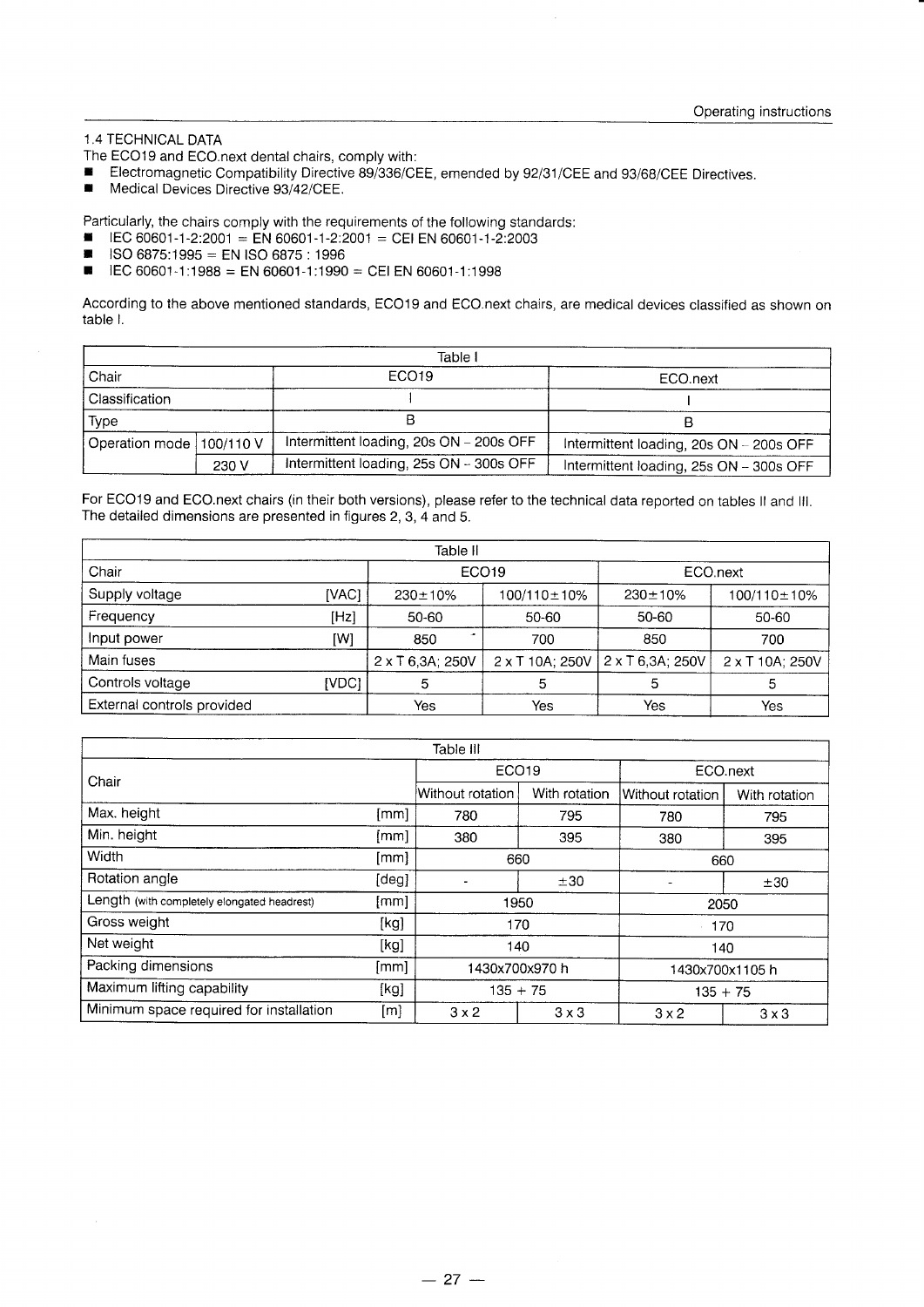Operating instructions



 $\overline{\phantom{a}}$ 

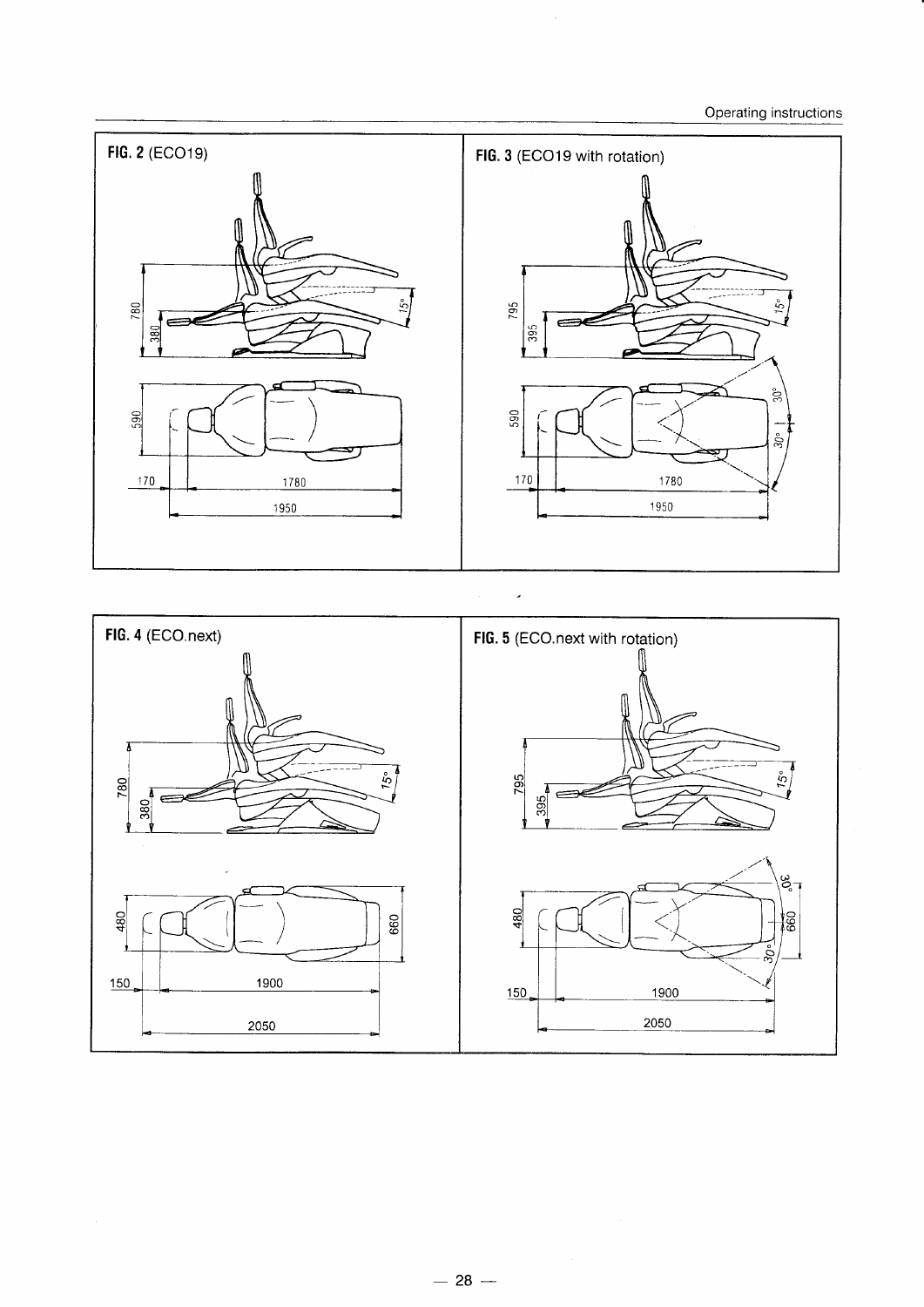#### 2.0 CHAIR USE

The advanced technology applied to produce this equipment, allowed the design of a chair with multiple functions and performances, all of them easily usable: all the chair's functions are coordinated, processed and stored in a database, by <sup>a</sup> microprocessor inside the chair. The ECO19 and ECO.next chairs, were conceived to be easily controlled by foot controls, allowing the professional to have his/her hands completely free to execute the own work.

#### 2.1 CONTROLS

#### ECO19 without programs (PCB T1000)

The controls are shown in figure 6a:

- P Main switch (ON/OFF).<br>L Foot controls, on the b.
- Foot controls, on the base. They control the seat lifting (up and down) and the backrest tilting movements, as well as the automatic return to "zero" position.
- S Controls the automatic movement of rinse position, to allow the patient's mouth wash and the return to the last working position.

#### WARNING

Before using the information contained in this section, please make sure that the chair was correcfly installed by the service technician.



#### ECO19 with programs (PCB T2000)

The controls are shown in figure 6a:

- P Main switch (ON/OFF).
- L Foot controls, on the base. They control the seat lifting (up and down) and the backrest tilting movements, as well as the three programmable working positions and the automatic return to "zero" position.
- S Controls the automatic movement of rinse position, to allow the patient's mouth wash and the return to the last working position.
- M Saves the programmed positions.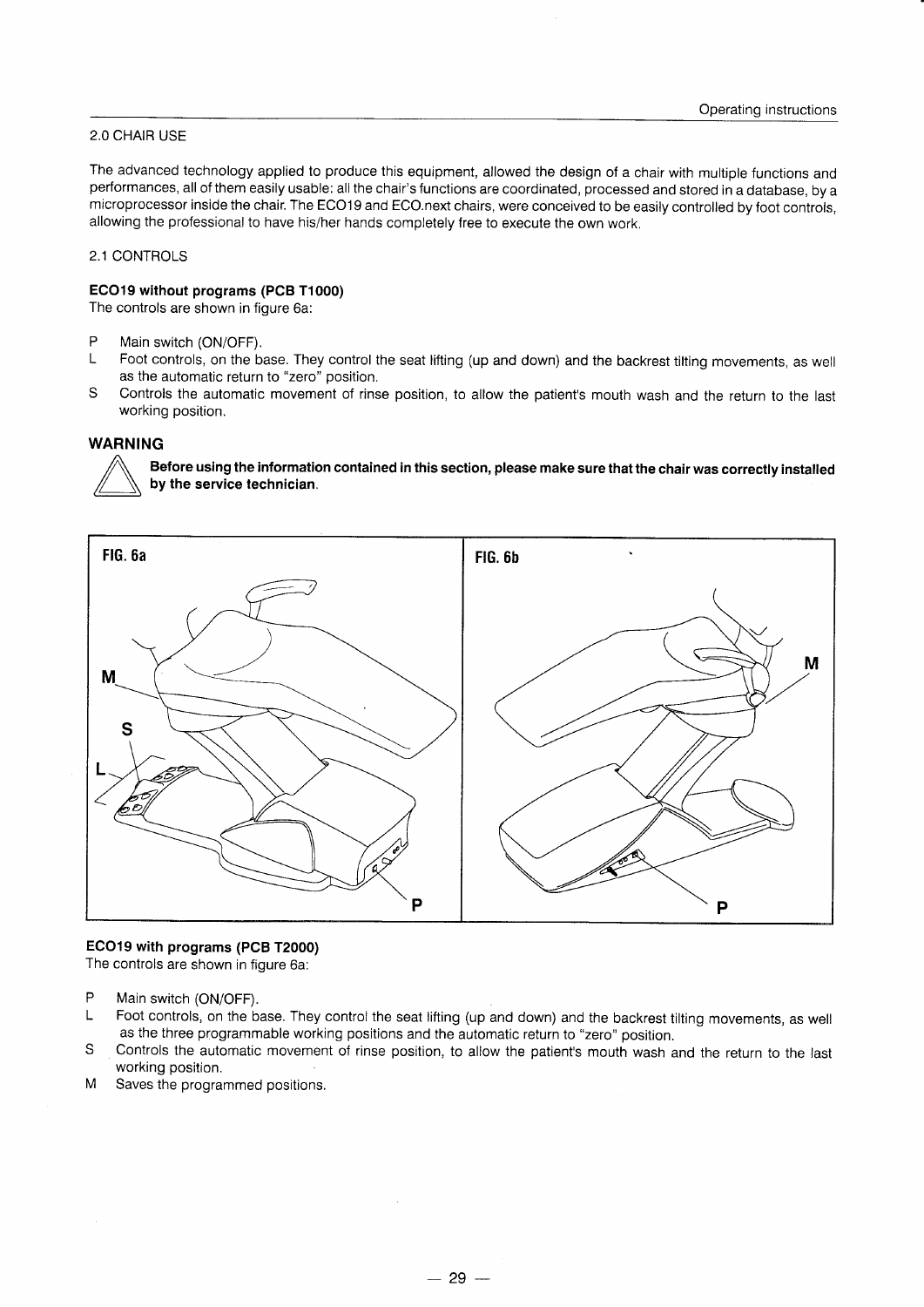#### ECO.next without programs (PCB T1000)

The controls are shown in figure 6b:

P Main switch (ON/OFF).

#### ECO.next with programs (PCB T2000)

The controls are shown in figure 6b:

- P Main switch (ON/OFF).<br>M Allows the memorisatic
- Allows the memorisation of the programmed working positions.

## **NOTE**

The ECO.next chair was studied to be controlled from the unit.

ln case this option is not available, one of the following chair's controls is needed: foot controls on the base, movable foot controls, lR remote control (for controls, please refer to section 4.0).

#### 2.2 CHAIR OPERATION

#### ECO19 without programs

Connect the plug in the socket and switch ON the chair with the main switch "P". The chair is now ready to be used.

"L" FOOT CONTROL OPERATION (fig. 7)

- $\blacksquare$  To make the chair go down, keep pressed the "0" button;<br> $\blacksquare$  to make the chair go up keep pressed the "I" button;
- $\blacksquare$  to make the chair go up, keep pressed the "I" button;<br> $\blacksquare$  to put the backrest in vertical position, keep
- to put the backrest in vertical position, keep pressed
- the "ll" button; to put the backrest in horizontal position, keep pressed the "III" button:
- $\blacksquare$  to let the chair reach the return to "zero" position, tap "0" button.



- "S' BUTTON OPERATION (fig. 6a)
- By pushing the "S" button, the rinse position function is activated; the chair backrest moves up to the seated position, to allow the mouthwash:
- by pushing the "S" button again, the chair backrest moves back to its last position.

# **NOTE**

Any switch, if pushed during an automatic movement, acts as security STOP

# **NOTE**

te<br>1

Any switch, if pushed during the automatic reset to "zero" position movement, acts as security STOP

#### ECO19 with programs

Connect the plug in the socket and switch ON the chair with the main switch "P". The chair is now ready to be used: you will hear a double sound signal ("BEEP-BEEP"), which indicates that everything is working normally.

"L" FOOT CONTROL OPERATION (fig. 7)<br>■ To make the chair go down, keep pro

- $\blacksquare$  To make the chair go down, keep pressed the "0" button;<br> $\blacksquare$  to make the chair go up, keep pressed the "1" button;
- $\blacksquare$  to make the chair go up, keep pressed the "I" button;<br> $\blacksquare$  to put the backrest in vertical position, keep pressed
- **to put the backrest in vertical position, keep pressed the "II" button;**  $\blacksquare$  to put the backrest in borizontal position, keep pressed the "III" butt
- 
- **r** to put the backrest in horizontal position, keep pressed the "III" button;<br>**r** to let the chair reach the return to "zero" position, tap "0" button;  $\blacksquare$  to let the chair reach the return to "zero" position, tap "0" button;<br> $\blacksquare$  to let the chair reach the desired programmed working position
- to let the chair reach the desired programmed working position, tap "I", "II" or "III" buttons.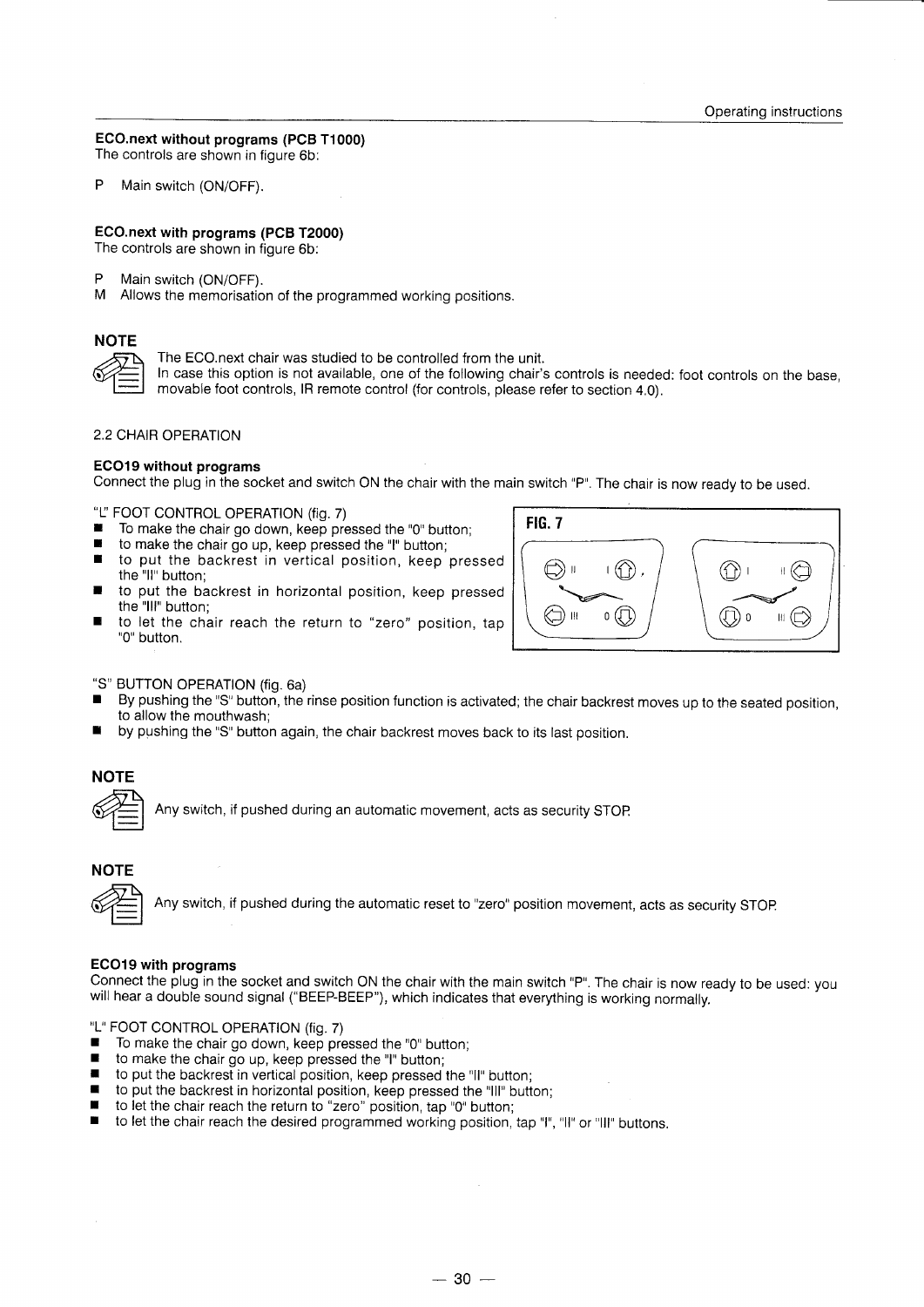"S" BUTTON OPERATION (fig. 6a)

- By pushing the "S" button, the rinse position function is activated; the chair backrest moves up to the seated position, to allow the mouthwash;
- by pushing the "S" button again, the chair backrest moves back to its last position.

#### **NOTE**



Any switch, if pushed during an automatic movement, acts as security STOp

# **NOTE**

Any switch, if pushed during the automatic reset to "zero" position movement, acts as security STOp

#### ECO.next without programs

Connect the plug in the sockei and switch ON the chair with the main switch "P". The chair is now ready to be used. For control's operation, please see section 4.0.

#### ECO.next with programs

Connect the plug in the socket and switch ON the chair with the main switch "P". The chair is now ready to be used: you will hear a double sound signal ("BEEP-BEEP"), which indicates that everything is working normally. For control's operation, please see section 4.0.

#### 2,3 PROGRAMMING PROCEDURE

This function is only available on chairs equipped with such feature.

- 
- 
- I. Let the chair reach the automatic reset to "zero" position, by tapping the "0" button in the foot control.<br>II. Let the chair reach the desired position, using the foot control.<br>III. While keeping the M button pressed, t , "II" or "III" (or "P1", "P2" or "P3" ) buttons, according to the selected program number. A sound ("BEEP") will indicate that the working position has been memorised. Each time the<br>"I", "II" or "III" (or "P1", "P2" or "P3" )buttons will be tapped, the chair will automatically reach the selected programmed working position.

#### **NOTE**



To avoid loosing the programmed position, it is recommended to regularly set the chair to its "zero" position, by using the "0" function at any patient change.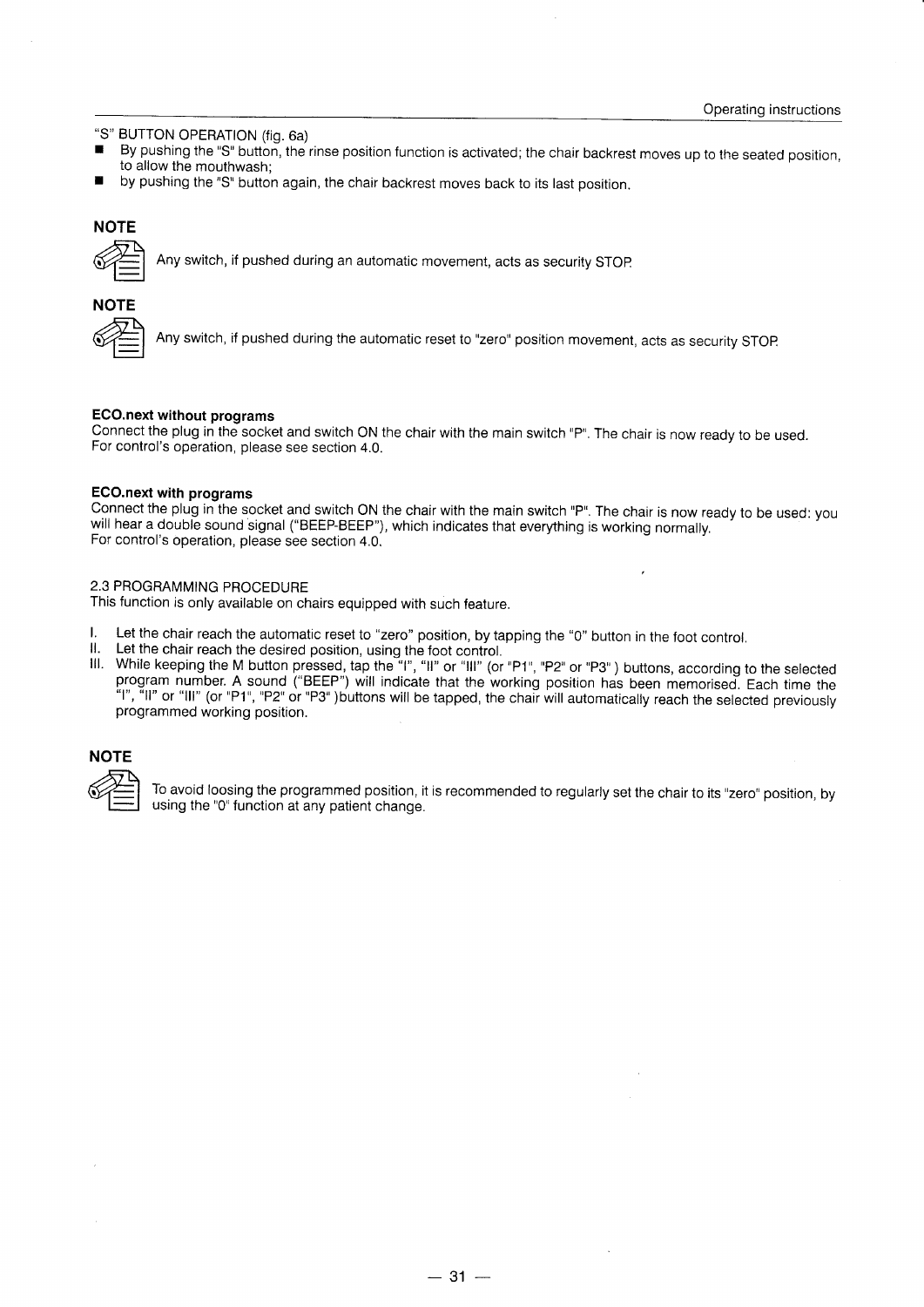#### 3.0 SERVICING

The ECO19 and ECO.next chairs, were conceived to not require any servicing during their working life. Consequently, it is not required to perform any adjustment of the equipment. lf the chair will not be used for some time, it is recommended to cover it with a cloth, to switch OFF the main switch, and to disconnect the plug from the socket.

#### WARNING



Any technical adjustment, as well as any repair of the equipment not specifically listed in this chapter, must be carried out by qualified technicians.

#### 3.1 CLEANING

For a better and longer life of the equipment, it is necessary to perform an accurate, methodical and periodical general cleaning of the chair. lt is recommended to proceed as follows:

#### UPHOLSTERIES

The fabric that covers the chair upholstery has to be cleaned using the liquid contained in the bottle kit supplied with the chair, using a soft cloth to avoid any surface scrape and to guarantee a better elasticity and smoothness of the surface.

#### **NOTE**



It is recommended to order a new bottle of cleaning product, as soon as it is finished, to the closest servicing centre.

#### POLYUBETHANE (PU) AND PAINTED PARTS

The polyurethane parts, as well as the metal parts (painted and not) have to be cleaned with a soft cloth dipped in water and soap.

#### **CAUTION**

It is recommended to avoid the use of any detergent or strong abrasive agent for removing the "ditficult" stains.

#### 3,2 TROUBLESHOOTING

The steps to detect a faulty condition in the ECO19 and ECO.next chairs are described in table-form. Each table reports the title of the troubleshooting procedure, and three columns in which it is possible to detect and solve the problem. Below is an example:

| Procedure name       |                                                                                                                                                                                                                                                               |                                                                                                                                                                                                                                                                    |  |  |  |
|----------------------|---------------------------------------------------------------------------------------------------------------------------------------------------------------------------------------------------------------------------------------------------------------|--------------------------------------------------------------------------------------------------------------------------------------------------------------------------------------------------------------------------------------------------------------------|--|--|--|
| Problem              | Test procedure                                                                                                                                                                                                                                                | Corrective action(s)                                                                                                                                                                                                                                               |  |  |  |
| Problem description. | If the answer to the proposed<br>question is "YES", look at the<br>question written in the next box<br>below; if the answer to the question<br>is "NO", take all the corrective<br>action(s) described in the right box,<br>before reading the next question. | Action(s) to be carried out in order to<br>fulfil the requirements of the question<br>asked by the test procedure in the<br>left side. Only after all actions have<br>been carried out with positive result,<br>it is possible to read the next test<br>procedure. |  |  |  |

The troubleshooting tables are only related to electrical or electronic faulty conditions, because the mechanical problems are easily detectable by a simple visual inspection. ln order to execute a visual inspection, it is only needed to remove the upholstery parts, as described in section 3.4.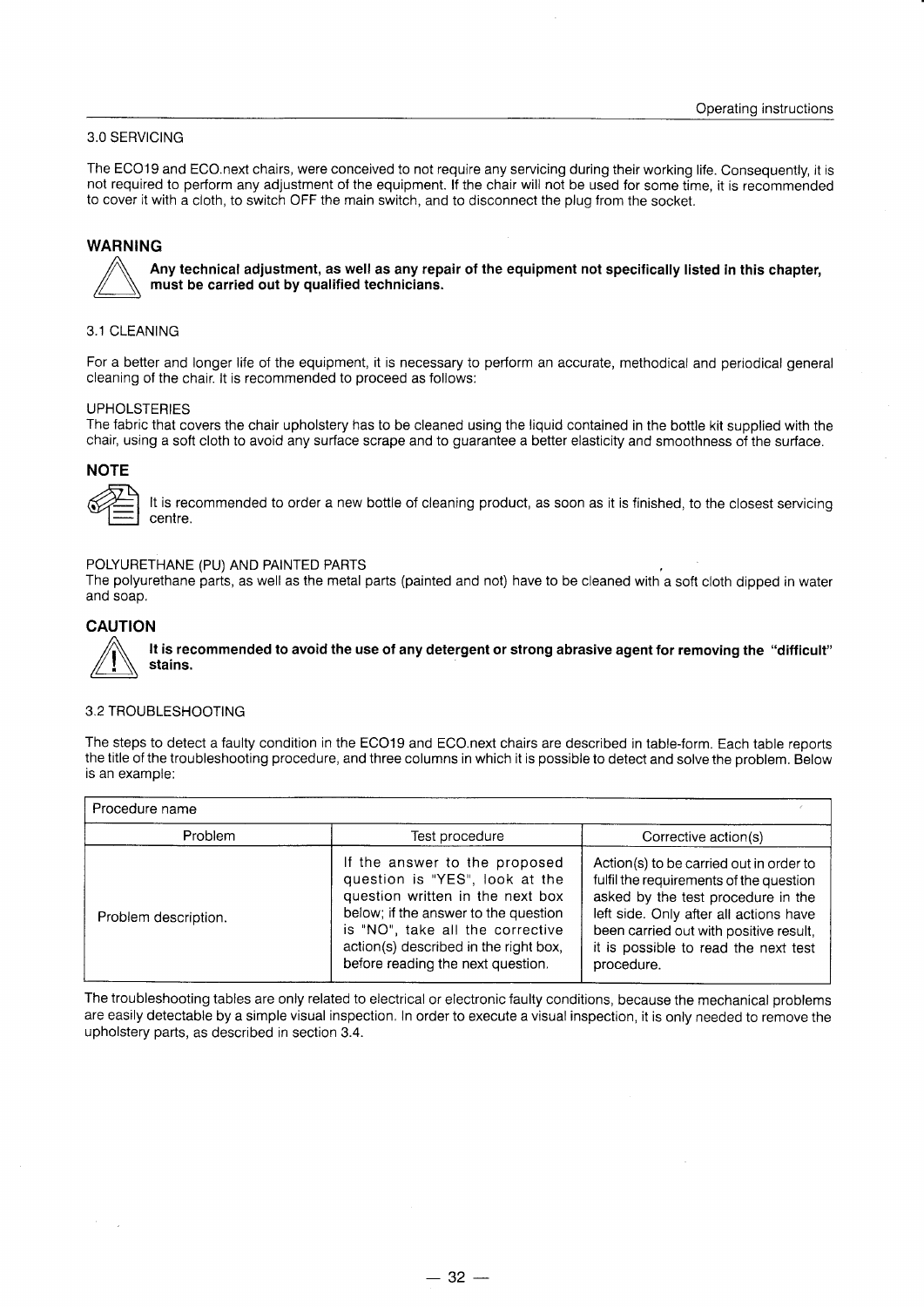Operating instructions

| Main supply control procedure |                                                                                                                    |                                                                                                                                                                               |  |  |  |
|-------------------------------|--------------------------------------------------------------------------------------------------------------------|-------------------------------------------------------------------------------------------------------------------------------------------------------------------------------|--|--|--|
|                               | Is the supply voltage correctly rated?                                                                             | If an OHM-meter or a similar testing<br>device is not available, plug any other<br>apparatus (i.e. a lamp) into the socket<br>and verify the presence of the power<br>supply. |  |  |  |
|                               | Is the power cord plugged in?                                                                                      | Plug the cord into the socket.                                                                                                                                                |  |  |  |
|                               |                                                                                                                    | Turn the main switch on.                                                                                                                                                      |  |  |  |
| No chair movement.            | Is the green light of the main switch<br>on?                                                                       | After having unplugged the chair,<br>check the main fuses. If necessary,<br>replace them as described in<br>the servicing manual. Otherwise<br>call the technical service.    |  |  |  |
|                               | Does the PCB emit a "BEEP" sound<br>when the main switch is turned on?                                             | The PCB has probably failed. Call the<br>technical service.                                                                                                                   |  |  |  |
|                               | The problem is not related to the chair<br>main supply group. Continue checking<br>the chair movements one by one. |                                                                                                                                                                               |  |  |  |

 $\ddot{\phantom{0}}$ 

 $\ddot{\phantom{a}}$ 

| Chair lifting movement control procedure |                                                                                                                                        |                                                |
|------------------------------------------|----------------------------------------------------------------------------------------------------------------------------------------|------------------------------------------------|
|                                          | Is there too much weight on the chair?                                                                                                 | Apply the chair movement testing<br>procedure. |
| The chair doesn't lift.                  | Remove the excessive weight. Look at<br>the chair operating instruction manual<br>to determine the maximum chair lifting<br>capability |                                                |

| Backrest tilting movement control procedure |                                                                                                                                |                                                |  |  |  |  |
|---------------------------------------------|--------------------------------------------------------------------------------------------------------------------------------|------------------------------------------------|--|--|--|--|
| The chair backrest doesn't tilt.            | Is there an object that collides with the<br>chair, activating the security device and<br>stopping the backrest tilt movement? | Apply the chair movement testing<br>procedure. |  |  |  |  |
|                                             | Remove the object that collides with<br>the chair.                                                                             |                                                |  |  |  |  |

| Backrest raising movement control procedure |                                                                                                |            |  |  |  |
|---------------------------------------------|------------------------------------------------------------------------------------------------|------------|--|--|--|
| The chair backrest doesn't raise            | Was the chair movement testing   Apply the chair movement testing  <br>procedure duly applied? | procedure. |  |  |  |
|                                             | Call the technical service.                                                                    |            |  |  |  |

| Chair movement testing procedure                                                                                     |                                                                                                                                                  |                                                                                                                                                                                                                                                                                                  |  |  |  |
|----------------------------------------------------------------------------------------------------------------------|--------------------------------------------------------------------------------------------------------------------------------------------------|--------------------------------------------------------------------------------------------------------------------------------------------------------------------------------------------------------------------------------------------------------------------------------------------------|--|--|--|
|                                                                                                                      | Do you hear a "CLICK" sound when<br>you try to activate the controls?                                                                            | If no "CLICK" sound is emitted, the<br>PCB has probably failed. Call the<br>technical service.                                                                                                                                                                                                   |  |  |  |
| The chair doesn't move at all, even if<br>the main switch is switched on and<br>the main group is working correctly. | Does the motor hums?                                                                                                                             | The motor may have over-heated and<br>the thermal security switch may have<br>turned on. Wait for about 15 minutes.<br>allowing the motor to cool down and<br>operate the motor again. If the chair<br>doesn't moves or the motor overheats<br>immediately after, call the technical<br>service. |  |  |  |
|                                                                                                                      | It is impossible to determine the cause<br>of the failure unless further and more<br>complex tests are performed. Call the<br>technical service. |                                                                                                                                                                                                                                                                                                  |  |  |  |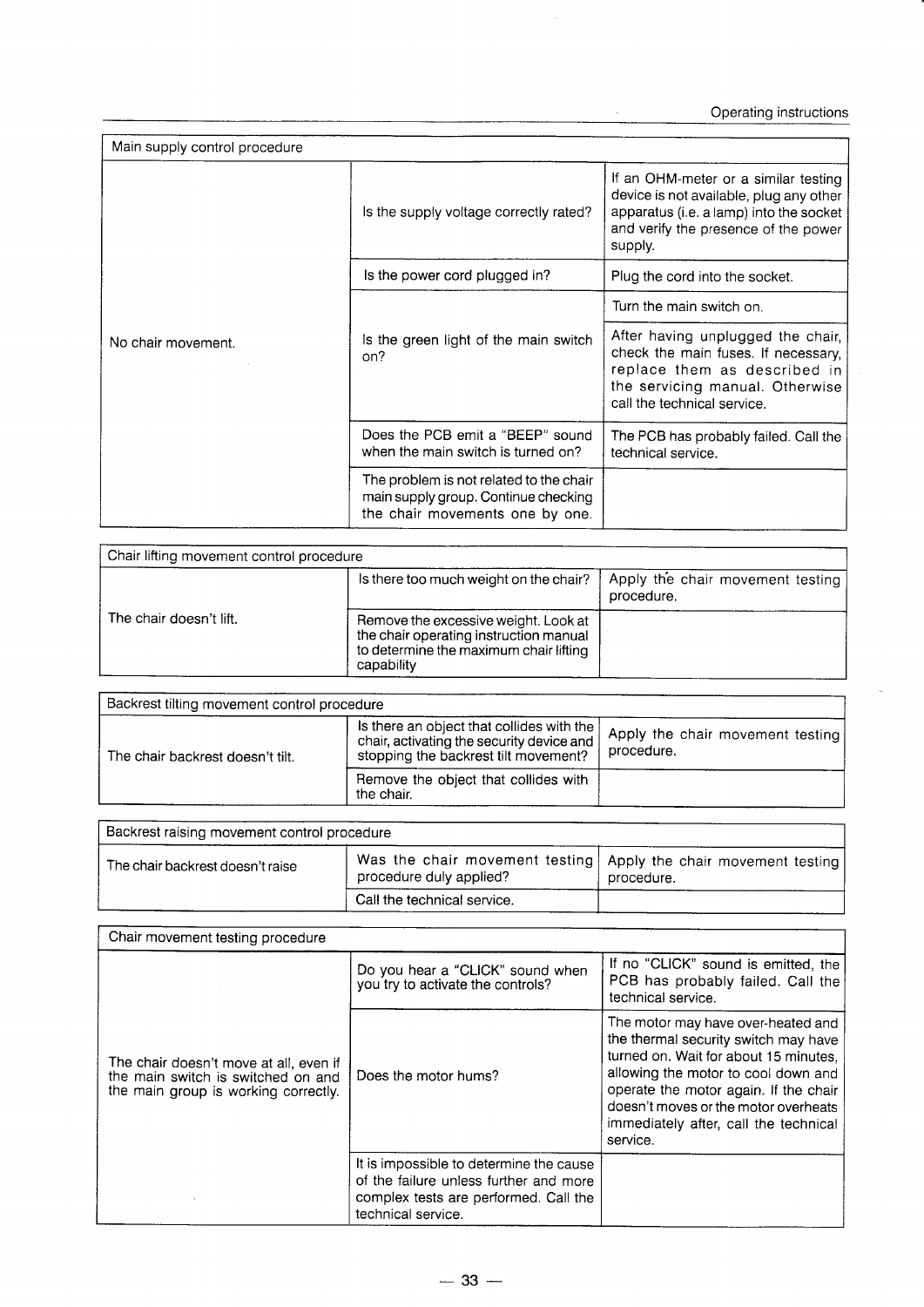Operating instructions

| Chair programming control procedure                                                                                |                                                                                                                    |                                                                                                                                                  |  |  |  |
|--------------------------------------------------------------------------------------------------------------------|--------------------------------------------------------------------------------------------------------------------|--------------------------------------------------------------------------------------------------------------------------------------------------|--|--|--|
|                                                                                                                    | Was the programming procedure<br>properly applied? (see section 2.3 for<br>reference)                              | Apply the procedure as quoted on<br>section 2.3.                                                                                                 |  |  |  |
| The chair moves properly in all ma-<br>nual movements, but it is impossible<br>to store working position programs. | Did you hear a "BEEP" sound when the<br>programming procedure was comple-<br>ted, to confirm the programs' saving? | It is impossible to determine the cause<br>of the failure unless further and more<br>complex tests are performed. Call the<br>technical service. |  |  |  |
|                                                                                                                    | The PCB has probably failed. Call the<br>technical service.                                                        |                                                                                                                                                  |  |  |  |

#### 3.3 MAIN FUSES REPLACEMENT

ECO19 and ECO.next chairs are protected against electrical power overrating, by two fuses placed, as shown in figure 8a, 8b. To replace them, proceed as follows:<br>I. Turn off the chair's main switch.

- L Turn off the chair's main switch.<br>II. Disconnect the plug from the so
- II. Disconnect the plug from the socket.<br>III. Unscrew the fuse holder cap, by usin
- III. Unscrew the fuse holder cap, by using a crosshead screw driver of medium size.<br>IV. To re-install the fuses, follow the inverse sequence of the above steps.
- To re-install the fuses, follow the inverse sequence of the above steps.





#### Fuses must be replaced by other fuses having the same nominal characteristics. Table ll contains the relative information.

#### 3.4 UPHOLSTERIES REPLACEMENT

To replace the chair upholsteries, proceed as follows and as shown in figure 9:

#### SEAT

- l. Unscrew the screws 1 and 2 from the seat support.
- ll. Remove the upholstery, by pulling it up from its support, and uncoupling it from the plastic pins that fix it.
- lll. To re-install the seat upholstery, follow the inverse sequence of the above steps.

#### BACKREST

- l. The backrest upholstery is mounted by pressure with four special plastic caps. To remove it from its counterpart it is necessary to pull it away.
- II. To re-install the seat upholstery, follow the inverse sequence of the above steps.

#### HEADREST

To replace the headrest upholstery, please refer to section 4.1.

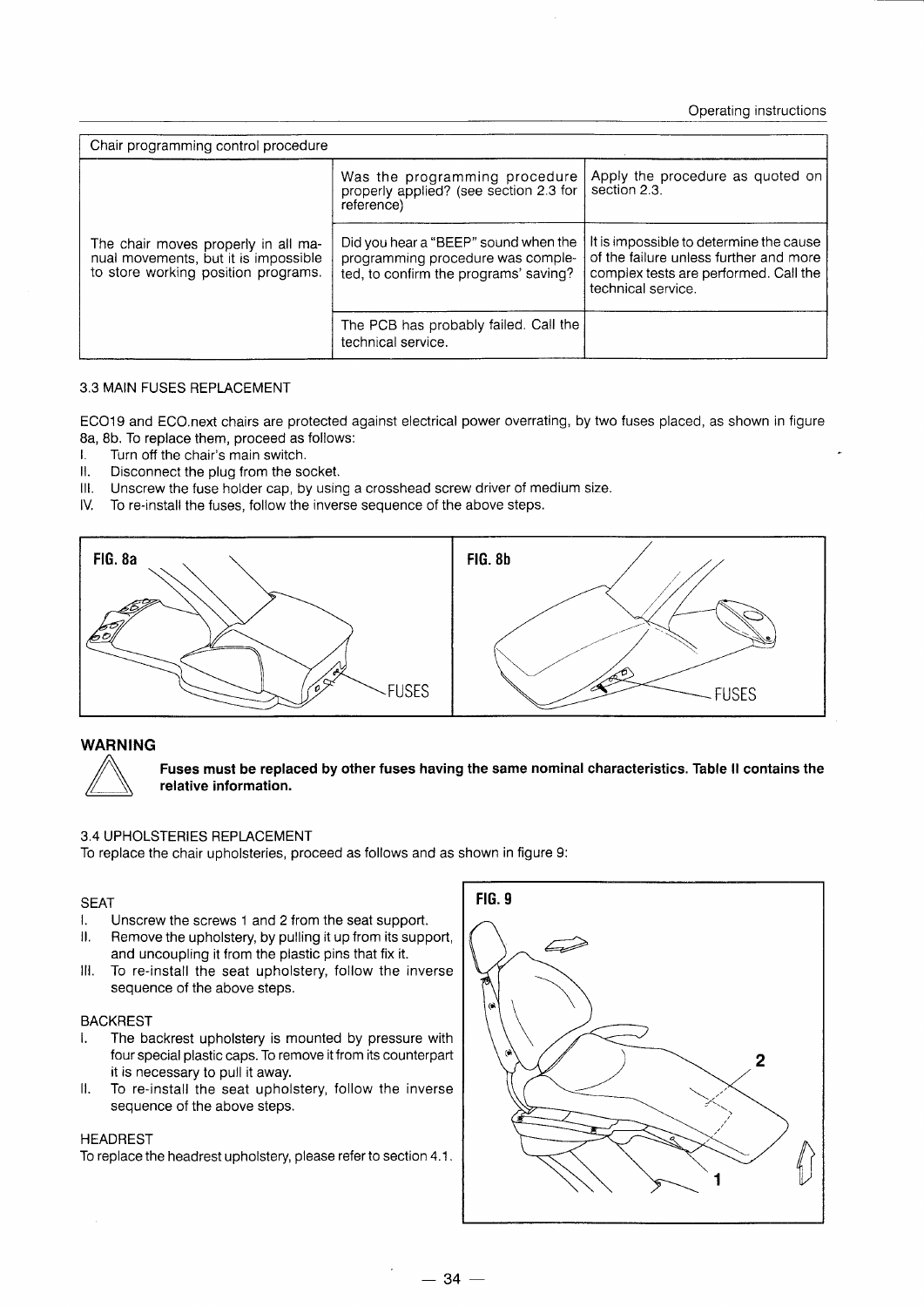#### 4.0 ACCESSORIES

#### 4.1 HEADREST

The ECO19 and the ECO.next chairs can be provided with different kinds of headrests.

#### "UNI" HEADREST

This headrest allows the optimum positioning of the patient's head, according to the required treatment, thanks to its double articulating mechanism and the possibility to adjust its height (see fig. 1b).

#### **OPERATION**

- To regulate the double articulation, turn clockwise the "R" handle to unlock the mechanism. To lock the mechanism in the desired position, turn anti-clockwise the "R" handle.
- By pushing the "H" lever, the mechanism is released, allowing the headrest to freely move to adjust its height. Releasing the lever, the headrest remains in the selected position.

#### MAINTENANCE

The headrest upholstery can be easily replaced, by simply pulling and separating it from its counterpart.



#### HEADREST TYPE "ELLE-2 MOBILE"

This headrest allows the positioning of the patient's head by adjusting its elongation as well as its inclination angle, as shown on figure 11.

#### **OPERATION**

- By pushing the headrest form its back part towards the patient's head, can be selected the forward position. The backward position can be reached by pushing the headrest from its frontal part, while simultaneously pushing the release button "T".
- By pushing the "H" lever, the mechanism is released, allowing the headrest to freely move to adjust its height. Releasing the lever, the headrest remains in the selected position.

MAINTENANCE

The headrest upholstery can be easily replaced, by simply pulling and separating it from its counterpart.

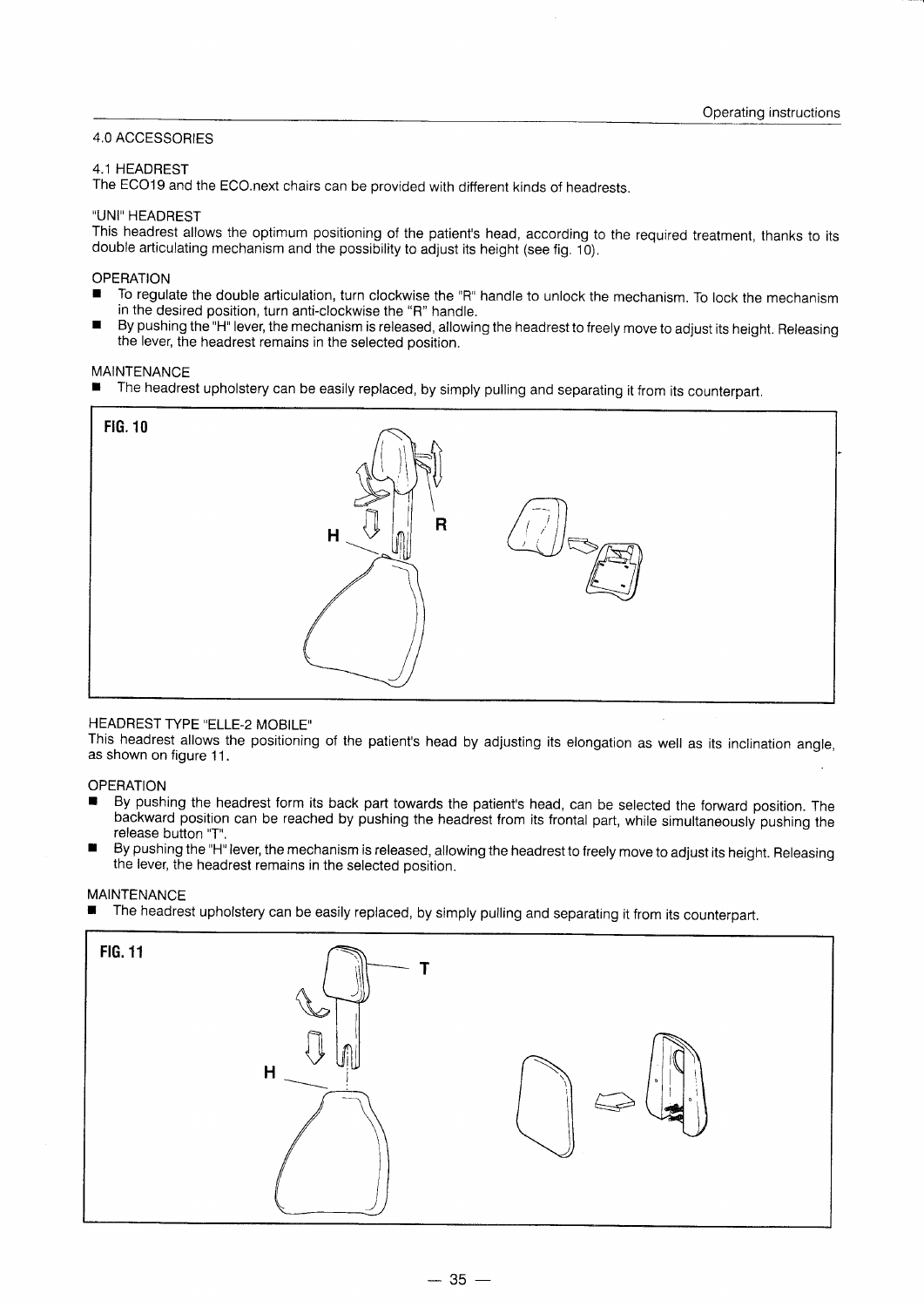#### C95" or'C20O2' MAGNETIC PILLOW

The magnetic pillow, as shown in figure 12, can be used to hold the patient's head during a specific treatment. It can be attached to the surface of the ELLE-2 MOBILE headrest, or in the backrest upper section, using it in the cases where the patient's height is not enough to reach the headrest.



#### 4.2 ARMRESTS

The ECO19 and ECO.next chairs, can be equipped with left and/or right armrests (see fig. 13).

#### **OPERATION**

■ To swivel the armrest, pull it upwards (holding it from its bottom part) until the mechanism is unlocked and swivel it outwards, until it reaches the stroke limit. To move the armrest back to its original position, turn it inwards until it gets automatically locked.

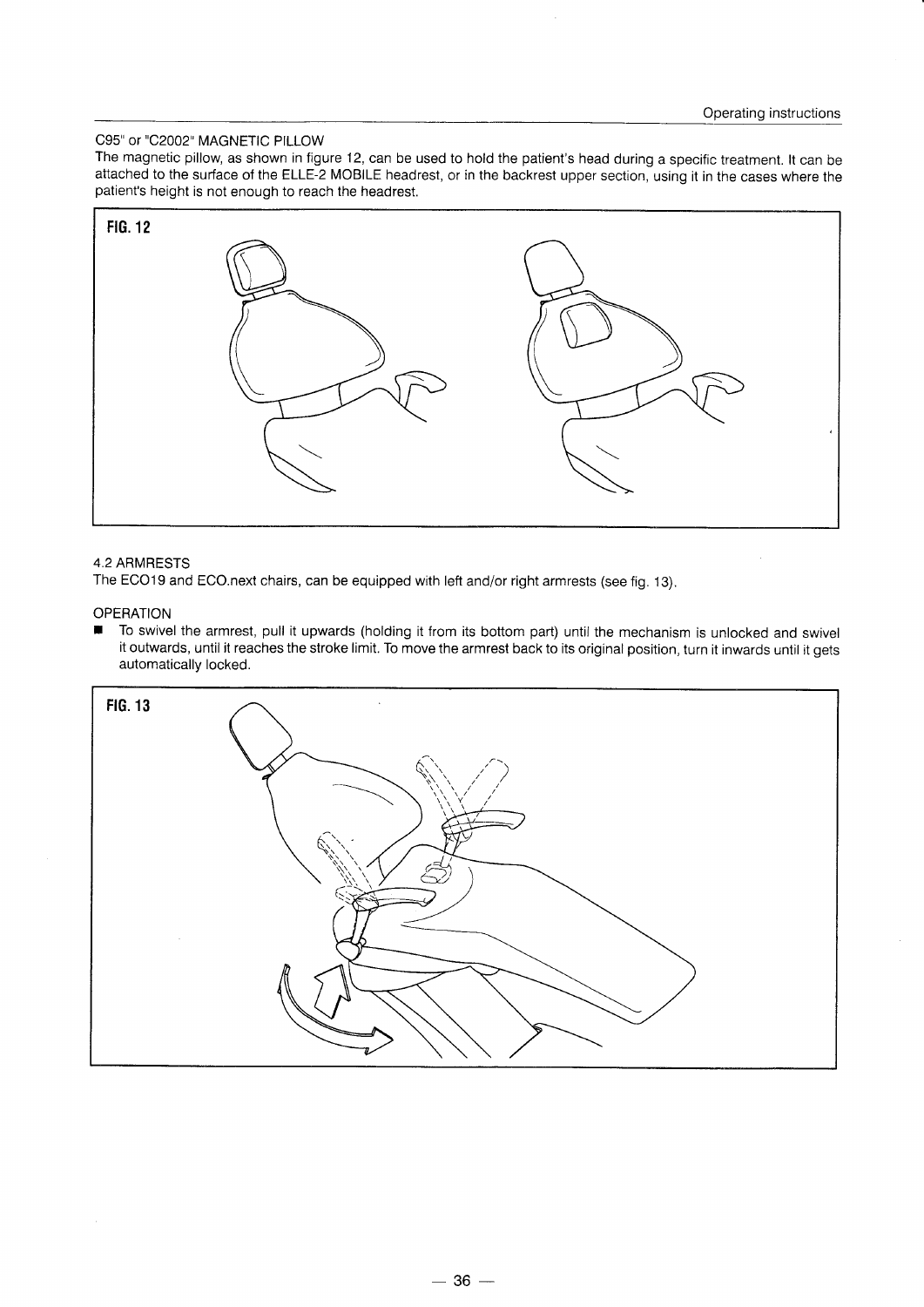#### 4.3 BACKRESTS

Upon request, the ECO19 and the ECO.next chairs can be equipped with two different kinds of backrests, to allow the professional to choose the one that better fits to the own requirements.

#### "SHORT" BACKREST

This backrest was studied to allow the dentist the closest approach to the patient during the treatment, also guaranteeing an optimum comfort of the patient.

#### "LARGE" BACKREST

This backrest was studied to allow the dentist a good approach to the patient, guaranteeing the maximum comfort of the patient and avoiding the dentist's direct contact with the patient's body.

#### 4.3 ROTATION

Upon request, ECO19 and ECO.next chairs can be equipped with a rotating device which allows the chair to rotate around the vertical axis (fig. 14).

#### **OPERATION**

- To unlock the rotating top assembly of the chair, turn the "R" lever counter clockwise: now it is possible to manually swivel the chair to the desired position.
- $\blacksquare$  To lock the rotating mechanism, turn the "R" lever clockwise.



#### **WARNING**

After every re-adjustment of the chair position, always lock the rotating device.

#### 4.5 PROGRAMS

Upon request, at the moment of the order, the ECO19 and ECO.next chairs can be equipped with a programming device which allows the operator to program three different working positions, which can be activated at any time. For operation, please refer to section 2.3.

#### 4.6 TRENDELENBURG POSITION

Upon request, the ECO19 and ECO.next chairs can be equipped with a movement kit which allows the chair to reach the Trendelenburg position.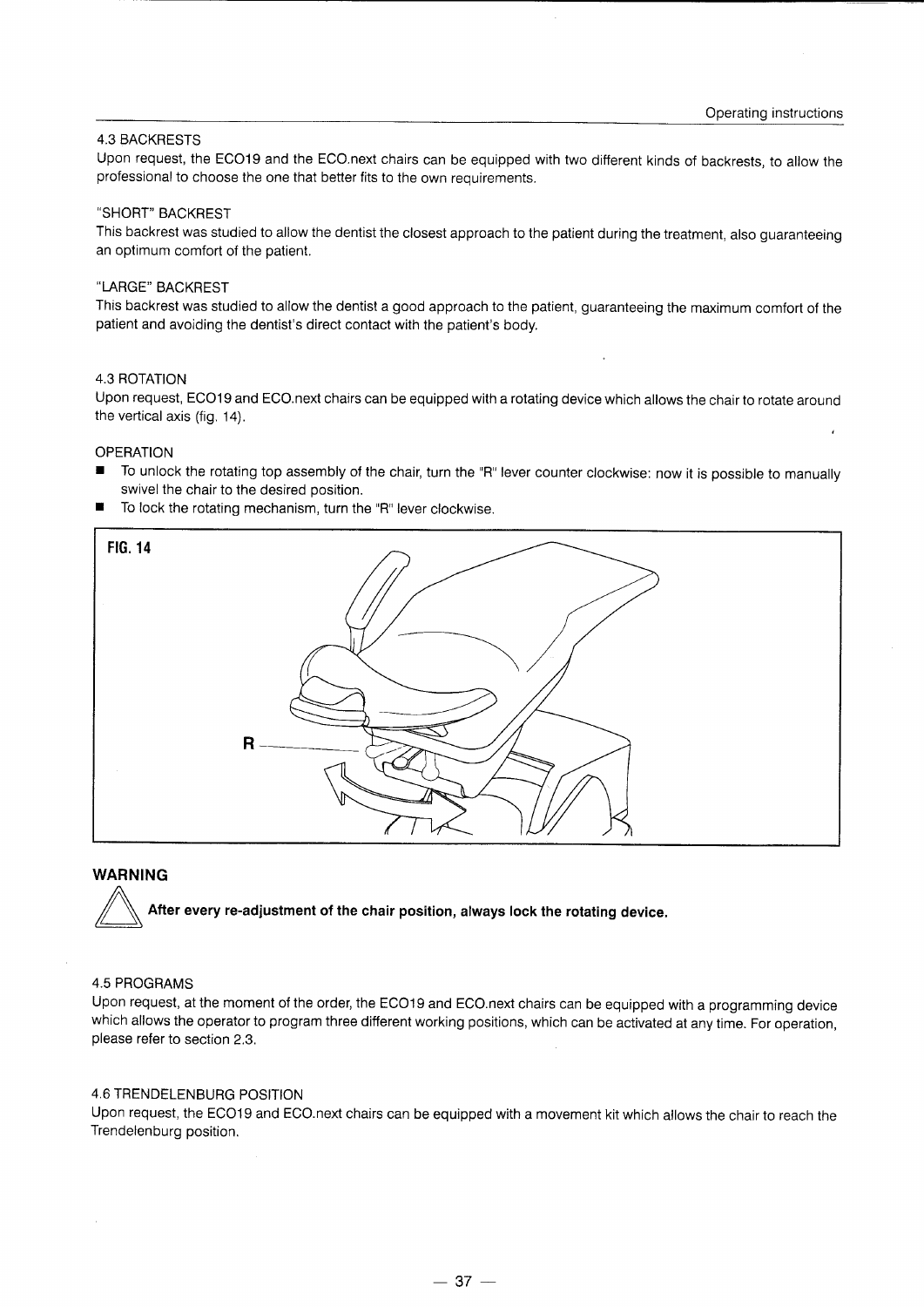#### 4.7 REAR BASE FOOT CONTROLS, ECO.next chair

The rear base foot controls are provided with a rounded joystick for the movement's control and two buttons (see fig. 15).

The chair's movements are controlled using the rounded joystick, by pushing it in the desired point (up, down left or right) for more than 0.4s:

- to make the chair go down, keep pressed the  $\sim$  button;
- to make the chair go up, keep pressed the  $\leq$  button;
- **to put the backrest in vertical position, keep pressed the**  $\leq$  **button;**
- **u** to put the backrest in horizontal position, keep pressed the  $k$ <sup>-</sup> button.

To recall the chair's programs or the previously programmed working positions (when available, see section 2.3 for programming). it is necessary to tap the rounded joystick in the desired zone, or the "S" button:

- to let the chair reach the return to "zero" position, tap the "Ø" button;
- to allow the mouthwash, push the "S" button;
- to let the chair reach the desired programmed working position, tap "P1", "P2" or "P3" buttons.





The chair is provided with a DIN socket, and the foot control can be connected to it. The movable foot controls are provided with a rounded joystick for the movement's control and one button (see fig. 16)

All the movements and program recall are controlled in the same way as in the case of the foot controls in the chair's base (see section 4.7).

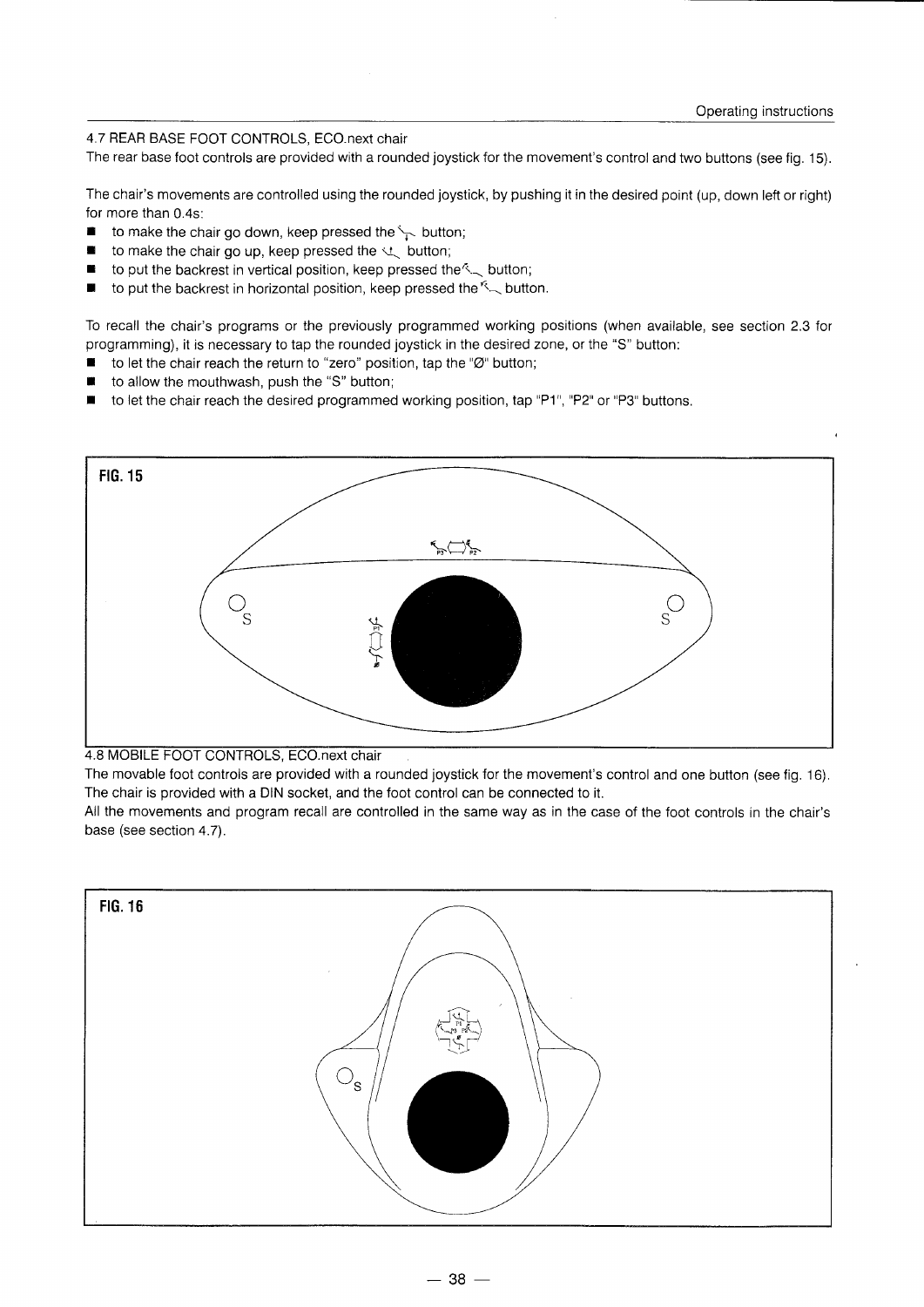#### 4.9 REMOTE CONTROL (only for ECO.next chair)

The lR remote control "T" (fig. 17), control the chair movements and allows its programming.

#### **OPERATION**

- It to make the chair go down, keep pressed the  $\searrow$  button;
- to make the chair go up, keep pressed the  $\Delta t$  button;<br>■ to put the backrest in vertical position, keep pressed the
- to put the backrest in vertical position, keep pressed the  $\sim$  button;
- $\blacksquare$  to put the backrest in horizontal position, keep pressed the  $\sim$  button.
- to let the chair reach the return to "zero" position, tap the "Ø" button;
- $\blacksquare$  to allow the mouthwash, push the "S" button;
- $\blacksquare$  to let the chair reach the desired programmed working position, tap "P1", "P2" or "P3" buttons.

#### BATTERIES REPLACEMENT

- l, Remove the hexagonal screw located in the back side of the remote control.
- ll. Remove the back cover of the remote control.
- lll. Replace the batteries with new ones, having the same characteristics (2 x AAM, 1.5V).
- IV. To re-install the back cover, follow the inverse sequence of the above steps.

### **CAUTION**

Hemove the battery if the remote control will not be used during a long time period.

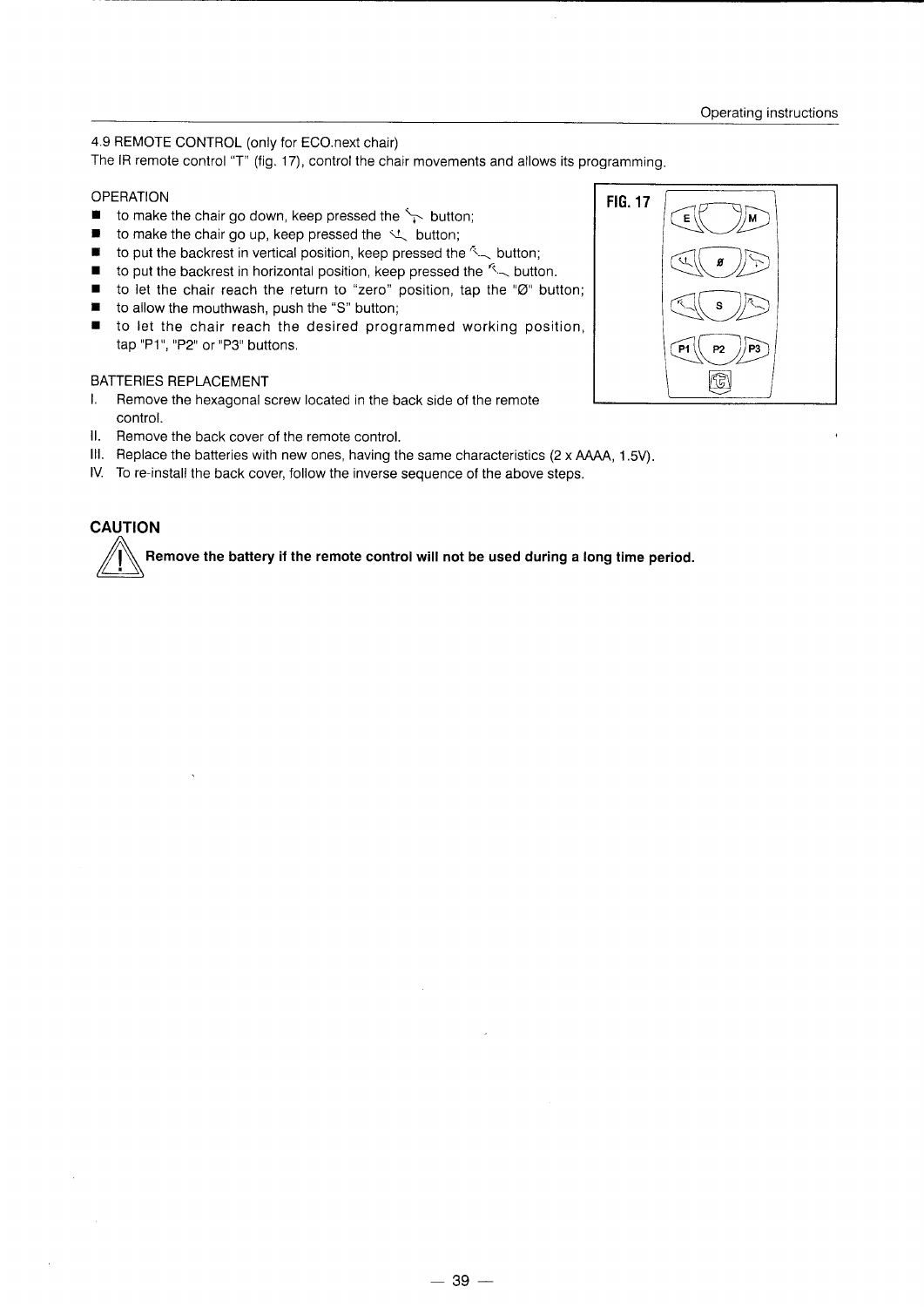#### 5,0 UNPACKING

To remove the cardboard box, it is necessary to cut the straps and to unscrew the screws located in the lower part of the box. Inside the box, you will find:

- I. One ECO19 or ECO.next chair.
- ll. One operating instruction manual.
- lll. One warranty certificate.
- lV. One bottle kit for the chair's upholsteries cleaning.
- V. Two handles.



#### 5.1 HANDLING

To remove the chair from the wooden pallet, remove the cover'A' by pulling it upwards and by unscrewing the two screws that fix the chair base to the pallet (see fig. 18).

To move the chair from the wooden pallet, it is necessary to be helped by another person.

To move the chair, hold it by the handles.

After positioning the chair, remove the handles as follows (see fig. 19):

- l. Unscrew the hexagonal screws 1 and 2.
- ll. Remove the "U" shaped handle, near the lower body.
- lll. Unscrew the hexagonal screws 3 and 4.
- IV. Remove the "L" shaped handle, near the upper body.